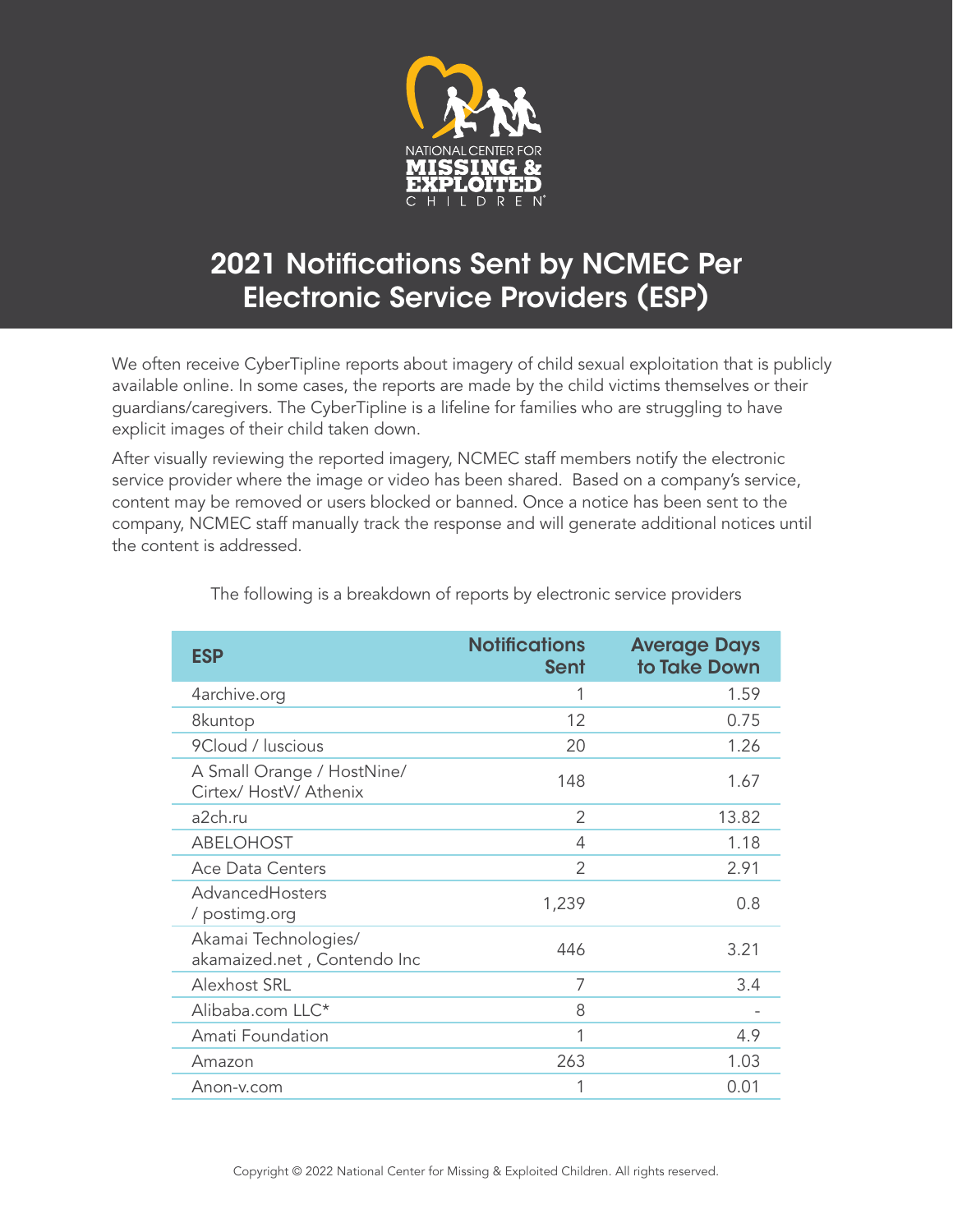| <b>ESP</b>                                      | <b>Notifications</b><br><b>Sent</b> | <b>Average Days</b><br>to Take Down |
|-------------------------------------------------|-------------------------------------|-------------------------------------|
| anonib                                          | 60                                  | 2.41                                |
| Archive.is / Archive.<br>today / Archive.li     | 615                                 | 1.1                                 |
| Archive.moe / SG.GS                             | 3                                   | 0.12                                |
| archived.moe                                    | 38                                  | 1.06                                |
| archiveofsins.com                               | 32                                  | 0.87                                |
| Arhivach.net                                    | 19                                  | 4.47                                |
| <b>Atlantic Metro</b><br>Communications*        | 1                                   |                                     |
| AVGURO-NET                                      | $\overline{2}$                      | 0.99                                |
| <b>AZURE TECHNOLOGY</b>                         | 1                                   | 0.05                                |
| Backblaze Inc                                   | 34                                  | 0.79                                |
| Bigboobsalert*                                  | $\overline{2}$                      |                                     |
| Bighostlv-NET                                   | 53                                  | 5.64                                |
| Binsearch.info                                  | 1                                   | 0.25                                |
| Brutalsys S.l.                                  | 1                                   | 1.81                                |
| <b>BUNNYCDN</b>                                 | $\overline{4}$                      | 0.21                                |
| CDN77 /Superhosting                             | 34                                  | 3.94                                |
| <b>CDNetworks</b>                               | 5                                   | 0.06                                |
| Chatango                                        | 1                                   | 0.8                                 |
| Choopa, LLC / fileswap.com                      | 15                                  | 1.18                                |
| Cloudflare                                      | 2,959                               | 0.5                                 |
| cloudradium.com*                                | 68                                  |                                     |
| Clouvider Limited                               | 1                                   | 0.65                                |
| <b>CNservers</b>                                | 36                                  | 3.09                                |
| <b>Cogent Communications</b>                    | 64                                  | 1.04                                |
| Comcast Cable<br>Communications                 | 1                                   | 8.78                                |
| Contabo                                         | 5                                   | 2.98                                |
| Contabo GmbH                                    | 34                                  | 3.14                                |
| <b>CumOnPrintedPics</b>                         | 48                                  | 3.07                                |
| Cybercon.com                                    | 2                                   | 1.74                                |
| CyberLynk Business<br><b>Internet Solutions</b> | 3                                   | 0.22                                |
| CyberWurx                                       | $\overline{2}$                      | 7.78                                |
| Daily Motion                                    | 2                                   | 0.41                                |
| DATAWEB GLOBAL GROUP                            | 32                                  | 1.62                                |
| Ddos-guard Ltd*                                 | 47                                  |                                     |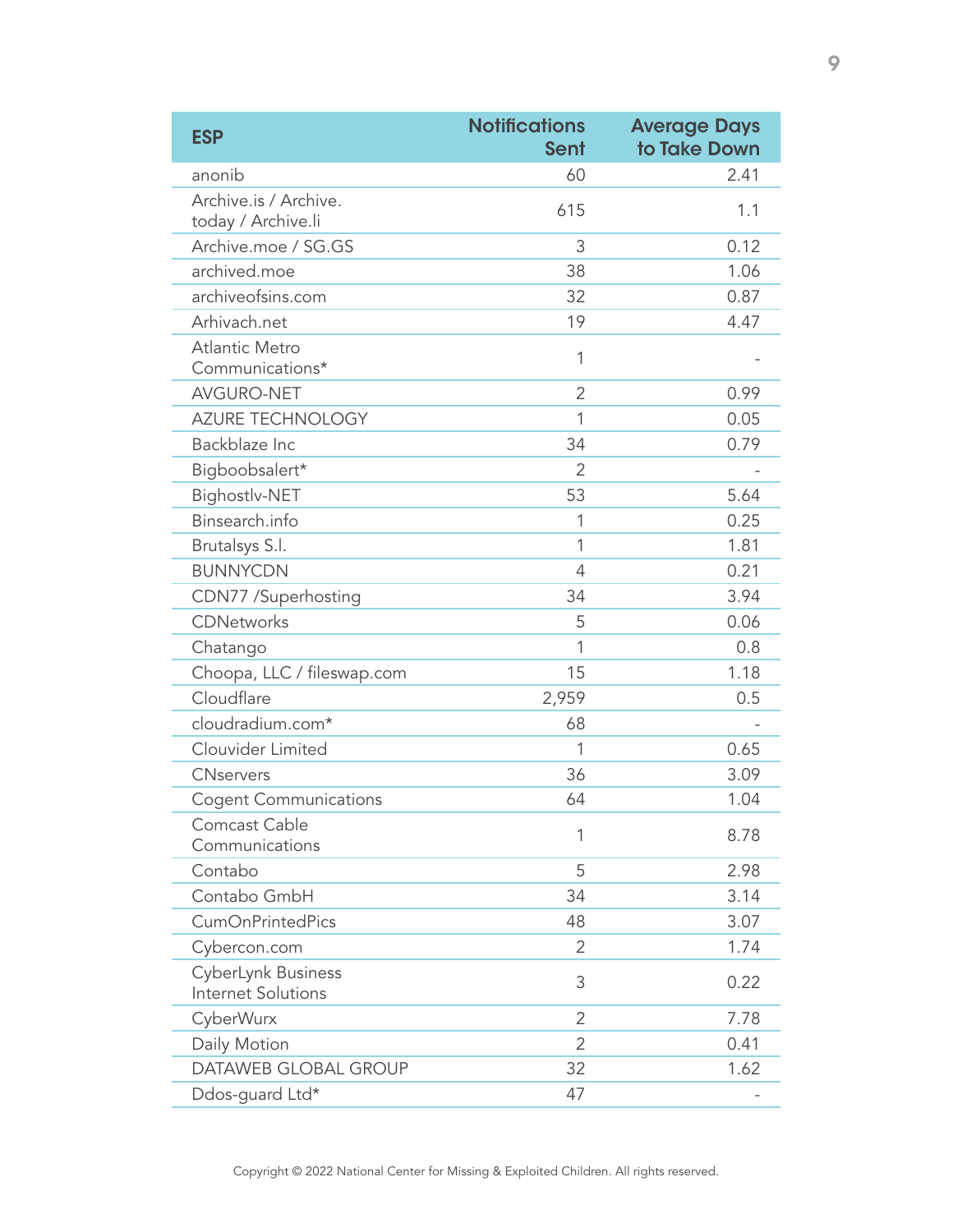| <b>ESP</b>                                                | <b>Notifications</b><br><b>Sent</b> | <b>Average Days</b><br>to Take Down |
|-----------------------------------------------------------|-------------------------------------|-------------------------------------|
| DDoSING*                                                  | 6                                   |                                     |
| <b>DediOutlet</b>                                         | 52                                  | 2.08                                |
| Dedipath                                                  | 2,516                               | 3.39                                |
| Deluxe Corporation/<br>ColoCrossing /<br>HudsonValleyHost | 227                                 | 1.01                                |
| DFW Internet Services Inc.*                               | 83                                  |                                     |
| Digital Ocean                                             | 2,684                               | 3.06                                |
| Discord                                                   | 68                                  | 3.21                                |
| Disqus, Inc.                                              | 1                                   | 0.69                                |
| DME HOSTING*                                              | 3                                   |                                     |
| DoclerWeb Informatikai Kft.*                              | 1                                   |                                     |
| Dreamhost Web Hosting/<br>New Dream Network, LLC          | 5                                   | 5.36                                |
| Dropbox                                                   | 24                                  | 1.52                                |
| Dstorage                                                  | 29                                  | 1.57                                |
| EasyOnlineSolutions/<br>MojoHost/North<br>Tone/Hosthead   | 5                                   | 0.35                                |
| <b>Ecommerce Discovery</b>                                | $\overline{2}$                      | 6.73                                |
| Enzu                                                      | 16                                  | 1.81                                |
| Eonix Corporation                                         | 13                                  | 6.63                                |
| ER-Telecom                                                | 1                                   | 8.05                                |
| Eurohoster Ltd.                                           | $\overline{2}$                      | 1.78                                |
| Facebook                                                  | 28                                  | 7.27                                |
| Fast Serv Networks, LLC                                   | 1                                   | 2.82                                |
| Fastly                                                    | 11                                  | 2.33                                |
| Fastpic.ru                                                | 1,242                               | 0.15                                |
| FC2 Inc                                                   | 26                                  | 0.33                                |
| <b>FDC Servers</b>                                        | 36                                  | 1.97                                |
| <b>Fishnet Communications LLC</b>                         | 22                                  | 2.52                                |
| Flipboard, Inc.                                           | 1                                   | 2.79                                |
| <b>FORNEX</b>                                             | 1                                   | 0.71                                |
| Fortunix Networks L.P.                                    | 1                                   | 0.74                                |
| Fotostrana.ru*                                            | 2                                   |                                     |
| FranTech Solutions                                        | 1,409                               | 2.64                                |
| Freenet LTD                                               | $\overline{2}$                      | 1.04                                |
| Gandi US, Inc.                                            | 10                                  | 19.96                               |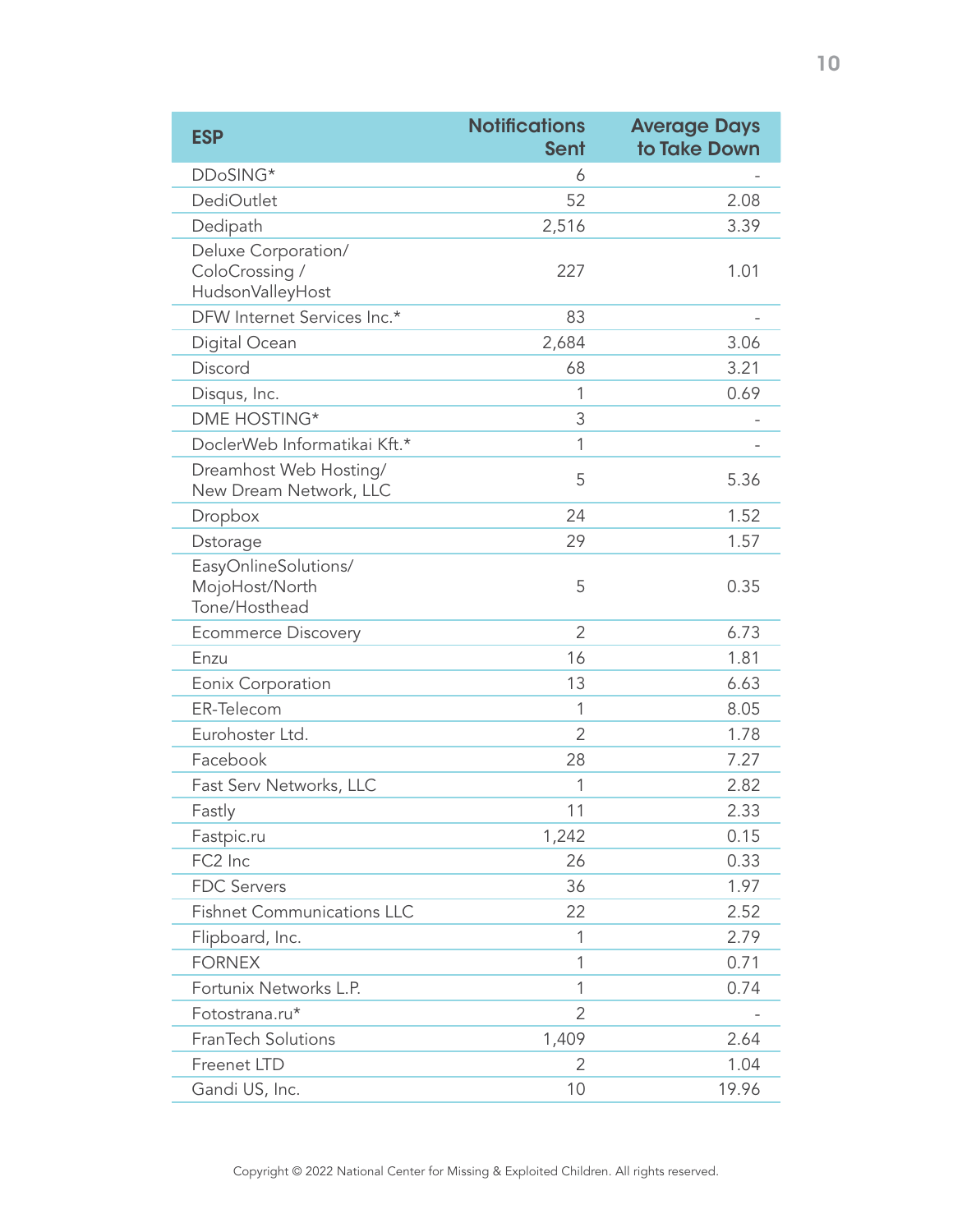| <b>ESP</b>                                                | <b>Notifications</b><br><b>Sent</b> | <b>Average Days</b><br>to Take Down |
|-----------------------------------------------------------|-------------------------------------|-------------------------------------|
| Global Layer                                              | 16                                  | 3.78                                |
| <b>GloboTech Communications</b>                           | 31                                  | 0.28                                |
| GoDaddy                                                   | 111                                 | 3.6                                 |
| Google                                                    | 975                                 | 6.77                                |
| Gorilla Servers INC / Filesor                             | 733                                 | 1.1                                 |
| <b>GTS Telecom SRL</b>                                    | 1                                   | 6.11                                |
| Hawk Host Inc                                             | 1                                   | 0.06                                |
| <b>HEG US</b>                                             | 1                                   | 0.77                                |
| Hetzner Online GmbH                                       | 23                                  | 3.71                                |
| <b>Highwinds CDN</b>                                      | 34                                  | 3.33                                |
| Hivelocity                                                | $\overline{4}$                      | 5.11                                |
| HiVelocity Hosting/<br>Noc 4 Hosts Inc                    | 3                                   | 0.01                                |
| Host4Geeks LLC                                            | 5                                   | 6.68                                |
| HostDime.com                                              | 2                                   | 0.12                                |
| HostEase.com                                              | $\overline{2}$                      | 8.81                                |
| Hosteros LLC                                              | 1                                   | 3.84                                |
| HostGator/websitewelcome/<br>UnifiedLayer/postimg.com     | 60                                  | 4.53                                |
| Hosting Services Inc/<br>Midphase/WestHost/<br>Autica/VPS | 1                                   | 3.73                                |
| Hostinger                                                 | 11                                  | 4.44                                |
| HostiServer                                               | 42                                  | 3.42                                |
| Hostkey                                                   | $\overline{4}$                      | 0.33                                |
| HostPalace Web                                            | 54                                  | 0.27                                |
| Hostpic                                                   | 29                                  | 1.87                                |
| HostSlick                                                 | 1                                   | 0.91                                |
| HostUS                                                    | 44                                  | 5.9                                 |
| hostwinds                                                 | 1,001                               | 0.86                                |
| Hurricane Electric                                        | 4                                   | 4.02                                |
| Iliad Enterprises*                                        | 3                                   |                                     |
| Image Fap / fap.to                                        | 5                                   | 1.97                                |
| Imagearn.com/Videarn.com                                  | 1                                   | 2.78                                |
| Imagebam/Flixya<br>Entertainment/videobam                 | 15,255                              | 0.42                                |
| ImageShack Corp<br>/ Ezri NetOps                          | 12                                  | 0.11                                |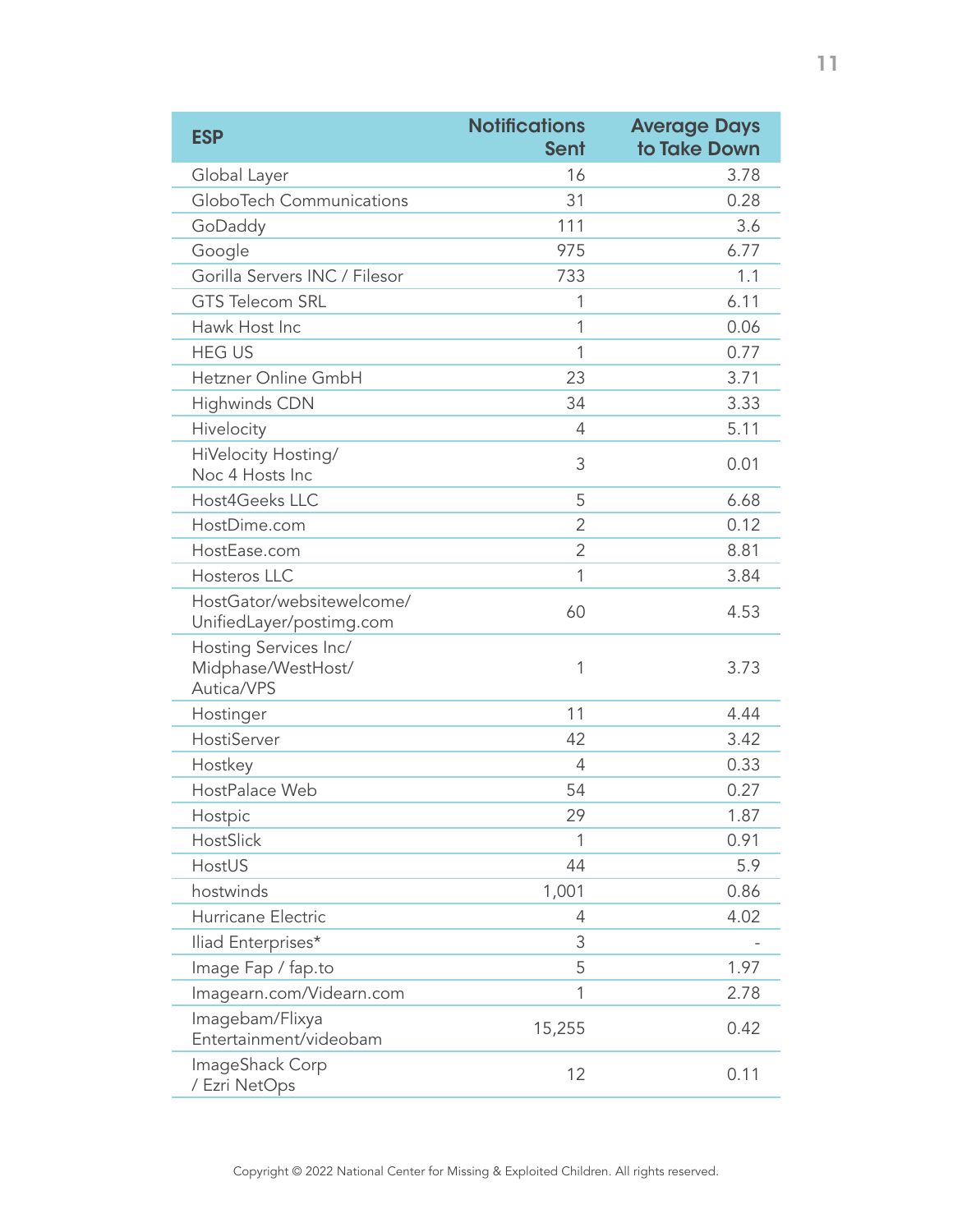| <b>ESP</b>                                | <b>Notifications</b><br><b>Sent</b> | <b>Average Days</b><br>to Take Down |
|-------------------------------------------|-------------------------------------|-------------------------------------|
| Imageshare                                | 13                                  | 6.94                                |
| ImageTwist / Picshick                     | 56                                  | 0.75                                |
| Imagevenue/IV Hosting                     | 531                                 | 0.6                                 |
| imgbb                                     | 2                                   | 0.74                                |
| imgbox                                    | 19,180                              | 1.01                                |
| ImgSpice / Imageporter                    | 251                                 | 1.88                                |
| imgsrc.ru                                 | 4                                   | 2.79                                |
| Imgur                                     | 626                                 | 1.01                                |
| <b>IMVU</b>                               | 1                                   | 2.66                                |
| Imx.to                                    | 19                                  | 2.45                                |
| inazma                                    | $\overline{2}$                      | 6.82                                |
| incapsula.com                             | 3                                   | 3.47                                |
| <b>INHOPE</b>                             | 13,386                              | 0.03                                |
| Input Output Flood LLC                    | 6                                   | 1.18                                |
| Instagram                                 | 22                                  | 4.45                                |
| Internap Corporation (INAP)               | 6                                   | 5.6                                 |
| Internet Archive                          | 346                                 | 0.43                                |
| Interserver                               | 13                                  | 2.02                                |
| IP Connect Inc.                           | 17                                  | 0.65                                |
| IP Volume Inc                             | 24                                  | 2.43                                |
| IT7 Networks, Inc.                        | 1                                   | 0.75                                |
| <b>ITL LLC</b>                            | 1                                   | 1.01                                |
| Jaguar Network SAS                        | 1                                   | 6.9                                 |
| JeffColo                                  | 19                                  | 0.95                                |
| <b>JFG Networks</b>                       | 1                                   | 8.33                                |
| Kampung Communications                    | 1                                   | 5.73                                |
| King Servers /<br><b>Hosting Solution</b> | 47                                  | 5.8                                 |
| KnownHost/PrivateSystems<br>Networks      | $\overline{2}$                      | 0.72                                |
| KnownSRV LTD                              | 7                                   | 3.02                                |
| Layerstack                                | 1                                   | 0.13                                |
| LeakedBB                                  | 2                                   | 0.44                                |
| leaseweb                                  | $\overline{2}$                      | 0.83                                |
| LeaseWeb Deutschland<br>GmbH              | 3                                   | 0.76                                |
| LeaseWeb Netherlands B.V.                 | 11                                  | 0.94                                |
| Leaseweb Uk Limited                       | 3                                   | 0.9                                 |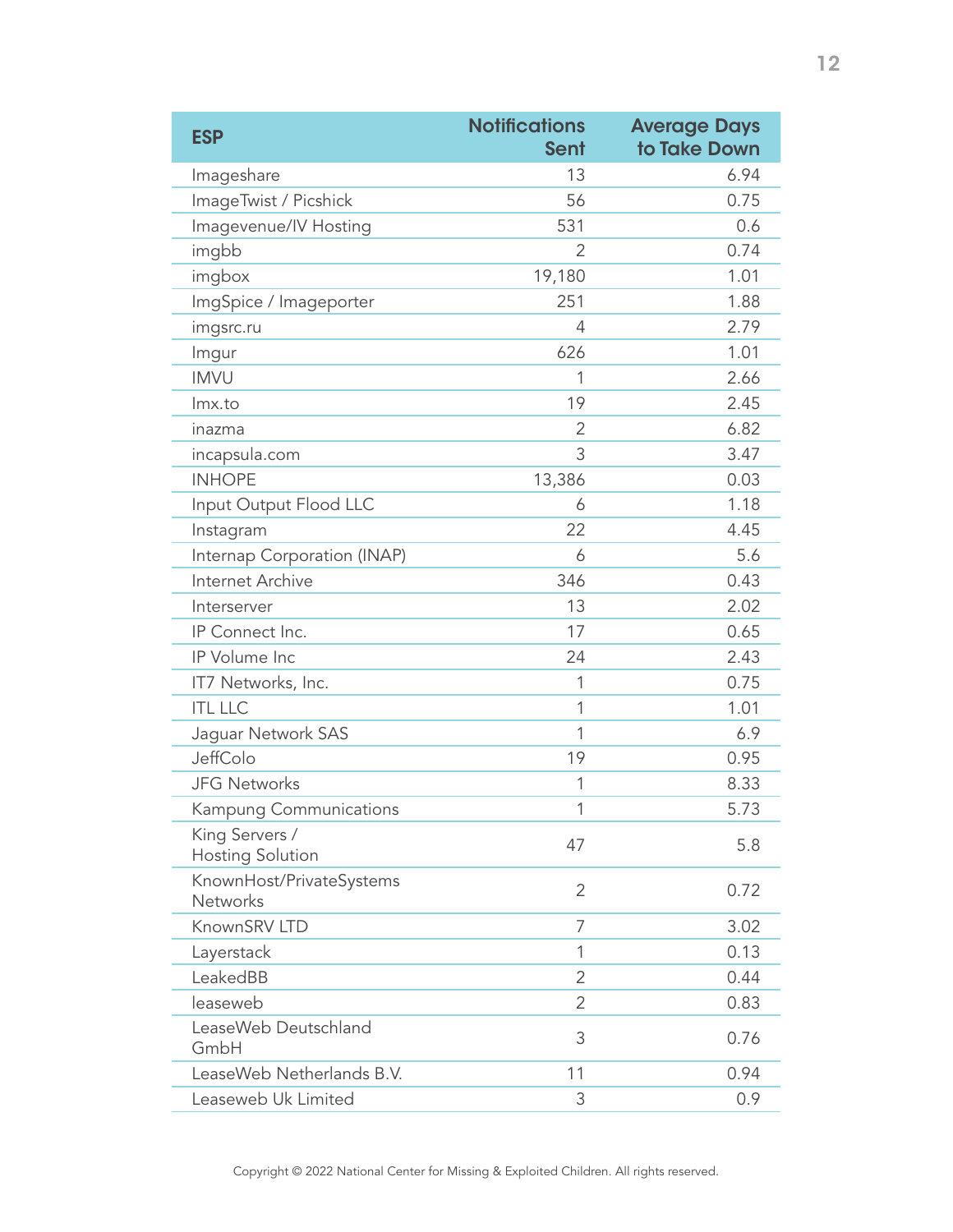| <b>ESP</b>                                            | <b>Notifications</b><br><b>Sent</b> | <b>Average Days</b><br>to Take Down |
|-------------------------------------------------------|-------------------------------------|-------------------------------------|
| LeaseWeb USA, Inc.                                    | 17                                  | 0.62                                |
| Lemuria                                               | 1                                   | 0.12                                |
| Level 3 Communications<br>LLC / Genuity Inc.          | 161                                 | 0.24                                |
| Linode                                                | 25                                  | 0.71                                |
| LiquidNet                                             | $\overline{2}$                      | 0.39                                |
| LiquidWeb                                             | 1                                   | 3.66                                |
| <b>LOMAG INTERNET</b><br><b>SERVICES LLC</b>          | 5                                   | 3.68                                |
| Magyar Telekom                                        | $\overline{4}$                      | 1.16                                |
| Mail.ru LLC                                           | $\overline{2}$                      | 1.02                                |
| MediaFire                                             | 17                                  | 1.43                                |
| Mega Limited                                          | 215                                 | 0.62                                |
| MG Freesites (Pornhub)                                | 3                                   | 0.2                                 |
| Microsoft Corporation                                 | $\overline{2}$                      | 8.86                                |
| Microsoft - Bing                                      | 128                                 | 2.21                                |
| Midi.moe                                              | $\overline{2}$                      | 4.28                                |
| Mixdrop                                               | 9                                   | 1.72                                |
| motherless                                            | 29                                  | 1.09                                |
| Mrstiff.com*                                          | 3                                   |                                     |
| MultaCom Corporation                                  | $\overline{4}$                      | 7.75                                |
| <b>MXHOST</b>                                         | 1                                   | 3.74                                |
| Myspace.com                                           | 7                                   | 4.04                                |
| NameCheap                                             | 187                                 | 3.09                                |
| NameThatPorn.com                                      | 47                                  | 6.89                                |
| namethatpornstar*                                     | 18                                  |                                     |
| NapaNet                                               | 1                                   | 6.78                                |
| Nekto.me                                              | 1                                   | 0.1                                 |
| Neostrada                                             | $\overline{2}$                      | 6.95                                |
| Neterra Ltd.                                          | 99                                  | 5.1                                 |
| Network Synergy Corporation<br>Pty Ltd / rackcorp.com | 28                                  | 1.78                                |
| Newsky-HK                                             | 2                                   | 7.78                                |
| NFORCE_ENTERTAINMENT                                  | 44                                  | 1.8                                 |
| NILSAT Ltd.                                           | 1                                   | 5.78                                |
| Ning, Inc.                                            | 1                                   | 0.71                                |
| <b>NuCDN LLC</b>                                      | $\overline{2}$                      | 6.23                                |
| NudedWorld / Nudedabuse                               | 138                                 | 2.17                                |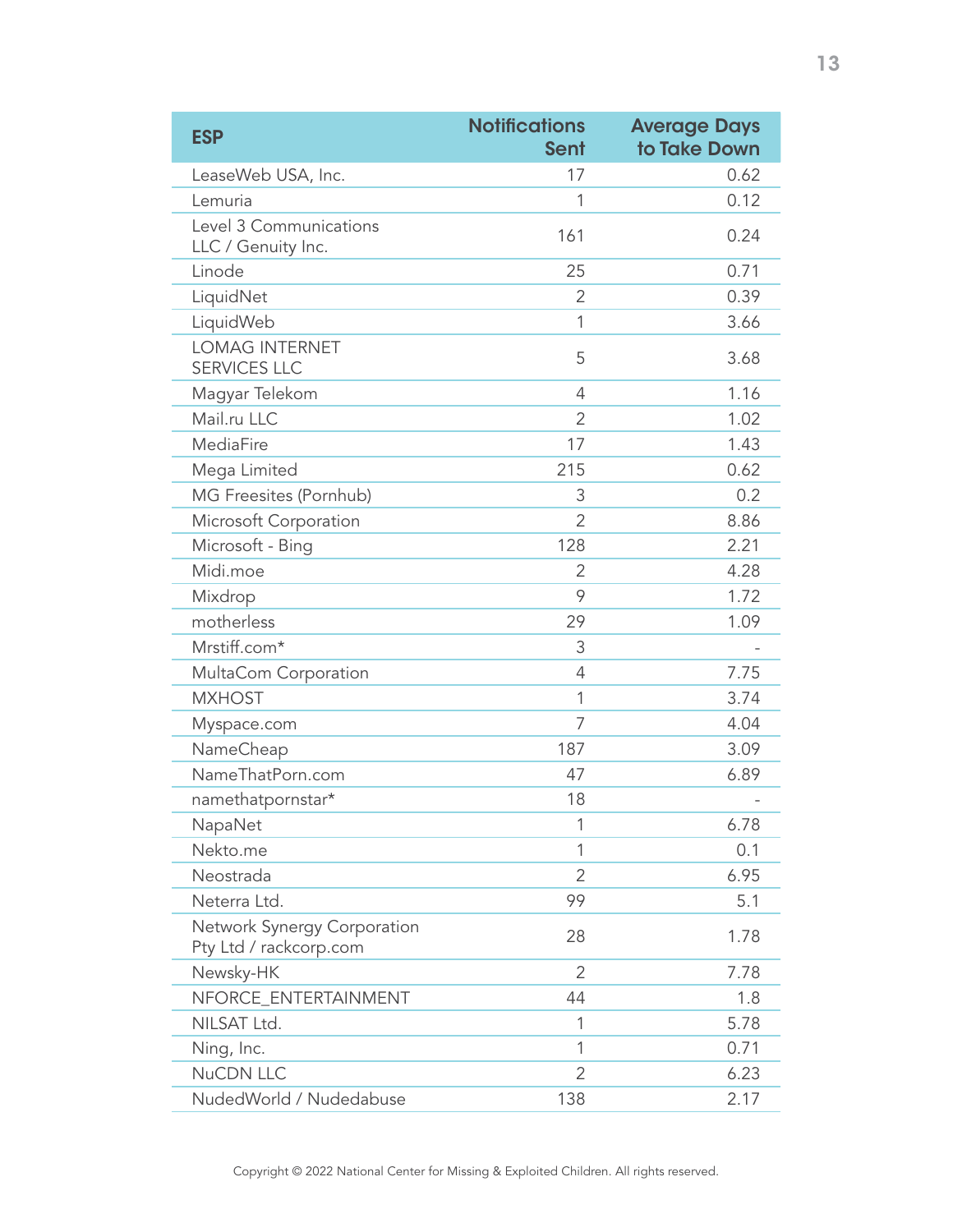| <b>ESP</b>                                            | <b>Notifications</b><br><b>Sent</b> | <b>Average Days</b><br>to Take Down |
|-------------------------------------------------------|-------------------------------------|-------------------------------------|
| Oleksandr Siedinkin                                   | 1                                   | 0.71                                |
| Oncam.me                                              | 18                                  | 0.08                                |
| onion.ly                                              | 179                                 | 5.92                                |
| Onion.pet                                             | 494                                 | 4.44                                |
| Onion.ws                                              | 143                                 | 4.24                                |
| Oracle Corporation*                                   | 4                                   |                                     |
| OrcaTech                                              | 1                                   | 0.84                                |
| OVH CA                                                | 428                                 | 1.32                                |
| <b>OVH SAS</b>                                        | 204                                 | 1.07                                |
| <b>OVH US</b>                                         | 26                                  | 2.88                                |
| Padlet/Wallwisher<br>Inc/cloudfront                   | 1                                   | 0.07                                |
| Pantheon                                              | 4                                   | 0.03                                |
| Parfumuri Femei.com SRL                               | 44                                  | 7.41                                |
| Peg Tech                                              | 13                                  | 5.24                                |
| Performive LLC                                        | $\overline{2}$                      | 7.83                                |
| PhoenixNap/ Cavecreek<br>Wholesale Internet Exchange  | 1                                   | 0.64                                |
| Photobucket                                           | 1                                   | 5.15                                |
| Pichunter/Cliphunter                                  | $\overline{2}$                      | 10.8                                |
| PictureView.com/Interactive<br>Classifieds Network Co | 3                                   | 0.73                                |
| Pinterest Inc.                                        | 56                                  | 0.69                                |
| PiXhost                                               | 103                                 | 1.64                                |
| Postto.me                                             | 186                                 | 2.66                                |
| Prometey LLC                                          | 5                                   | 7.05                                |
| PSINET Inc.                                           | 11                                  | 4.01                                |
| Psychz Networks                                       | 59                                  | 4.14                                |
| QuadraNet, Inc                                        | 44                                  | 3.31                                |
| Quantil Networks                                      | $\mathsf 3$                         | 6.26                                |
| Quora                                                 | 1                                   | 0.71                                |
| Rackspace Hosting<br>Inc./Slicehost                   | 1                                   | 0.07                                |
| RamNode LLC                                           | 1                                   | 0.7                                 |
| randomarchive.com                                     | 1                                   | 0.05                                |
| Reddit                                                | 233                                 | 1.39                                |
| Reddit.Tube                                           | 1                                   | 0.11                                |
| Redgifs.com                                           | 19                                  | 1.33                                |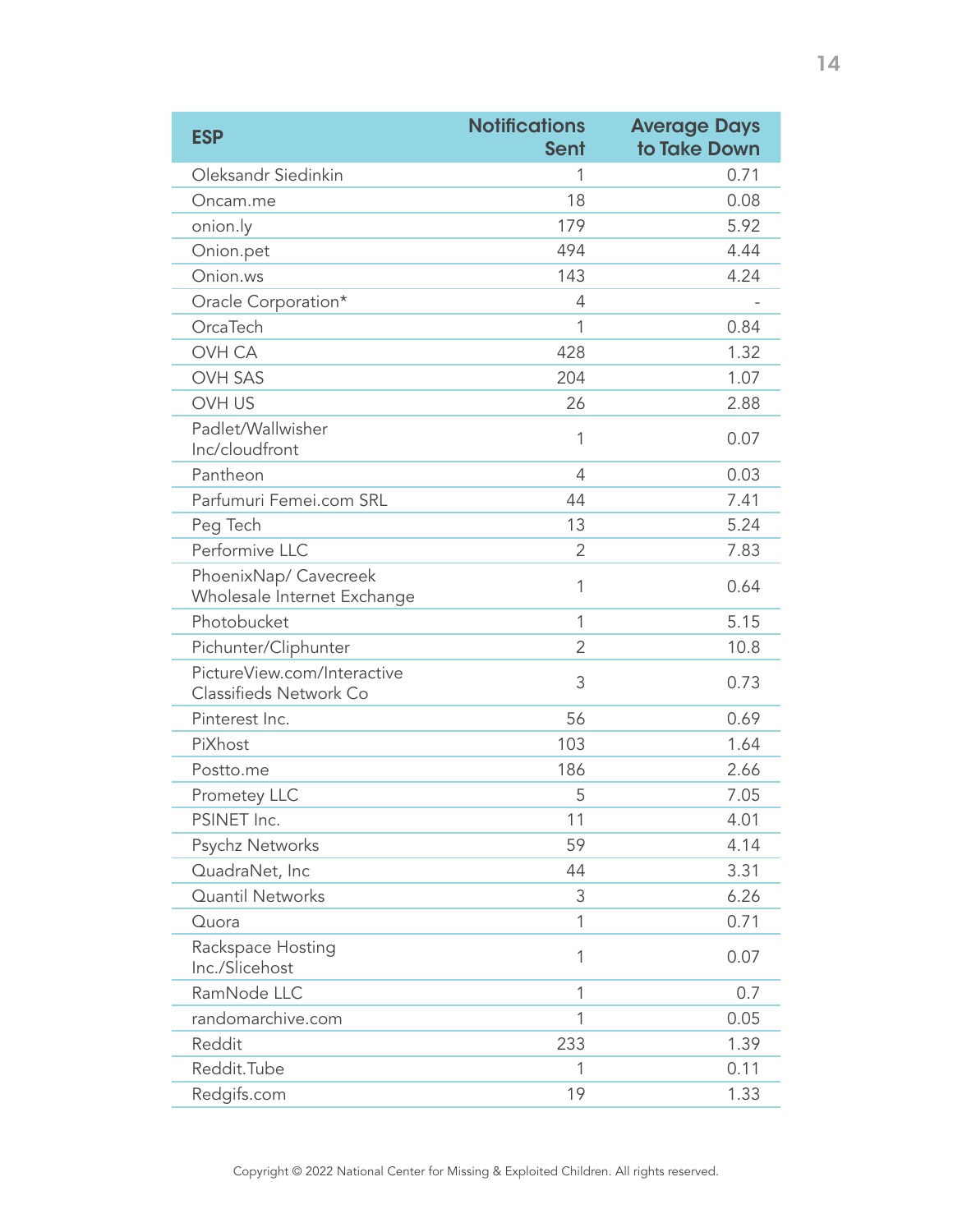| <b>ESP</b>                                            | <b>Notifications</b><br><b>Sent</b> | <b>Average Days</b><br>to Take Down |
|-------------------------------------------------------|-------------------------------------|-------------------------------------|
| ReliableSite.net                                      | 34                                  | 4.06                                |
| Relink LTD                                            | 43                                  | 0.87                                |
| RouteLabel                                            | 3                                   | 0.81                                |
| <b>RUSTELEKOM</b>                                     | 1                                   | 0.78                                |
| Scalaxy B.V.                                          | 26                                  | 3.72                                |
| Secured Servers/Phoenixnap/<br>Securedcloud/CaveCreek | 24                                  | 1.06                                |
| SELECTEL-NET                                          | 9                                   | 3.55                                |
| Server Central Network                                | 1                                   | 0.77                                |
| Server Network<br>Technologies, Inc.                  | 1                                   | 7.01                                |
| servercentral                                         | 1                                   | 0.64                                |
| Serverel                                              | 101                                 | 1.72                                |
| ServerHosh Internet Service                           | 16                                  | 1.71                                |
| Servers.com                                           | 1                                   | 0.77                                |
| ServerStack, Inc                                      | 4                                   | 5.83                                |
| Sex.com                                               | 9                                   | 1.26                                |
| SextingPics.com                                       | 3                                   | 0.9                                 |
| Sharktech Internet Services                           | 19                                  | 2.33                                |
| Shinjiru Technology Sdn Bhd                           | 1                                   | 11.66                               |
| Sia Nano IT                                           | 1                                   | 12.76                               |
| SingleHop                                             | 94                                  | 4.99                                |
| Sipbound Corporation                                  | 1                                   | 1.99                                |
| skillbrains                                           | 5                                   | 3.06                                |
| SmugMug-Flickr                                        | 36                                  | 4.58                                |
| Smutty.com                                            | 63                                  | 2.35                                |
| Softlayer                                             | 8                                   | 3.85                                |
| SolidFiles                                            | 62                                  | 1.2                                 |
| Spartan Host Ltd                                      | 24                                  | 1.02                                |
| SpectralP                                             | 36                                  | 2.13                                |
| Squark Sarl*                                          | 19                                  |                                     |
| StackPath/Highwinds                                   | 130                                 | 5.05                                |
| Sucuri                                                | 3                                   | 4.12                                |
| T-Mobile Czech Republic                               | 2                                   | 4.02                                |
| <b>Tailor Made Servers</b>                            | 46                                  | 2.81                                |
| Techie Hosting Inc                                    | 1                                   | 1.66                                |
| Telegram/Telegra.ph                                   | 229                                 | 8                                   |
| Telia                                                 | 1                                   | 1.01                                |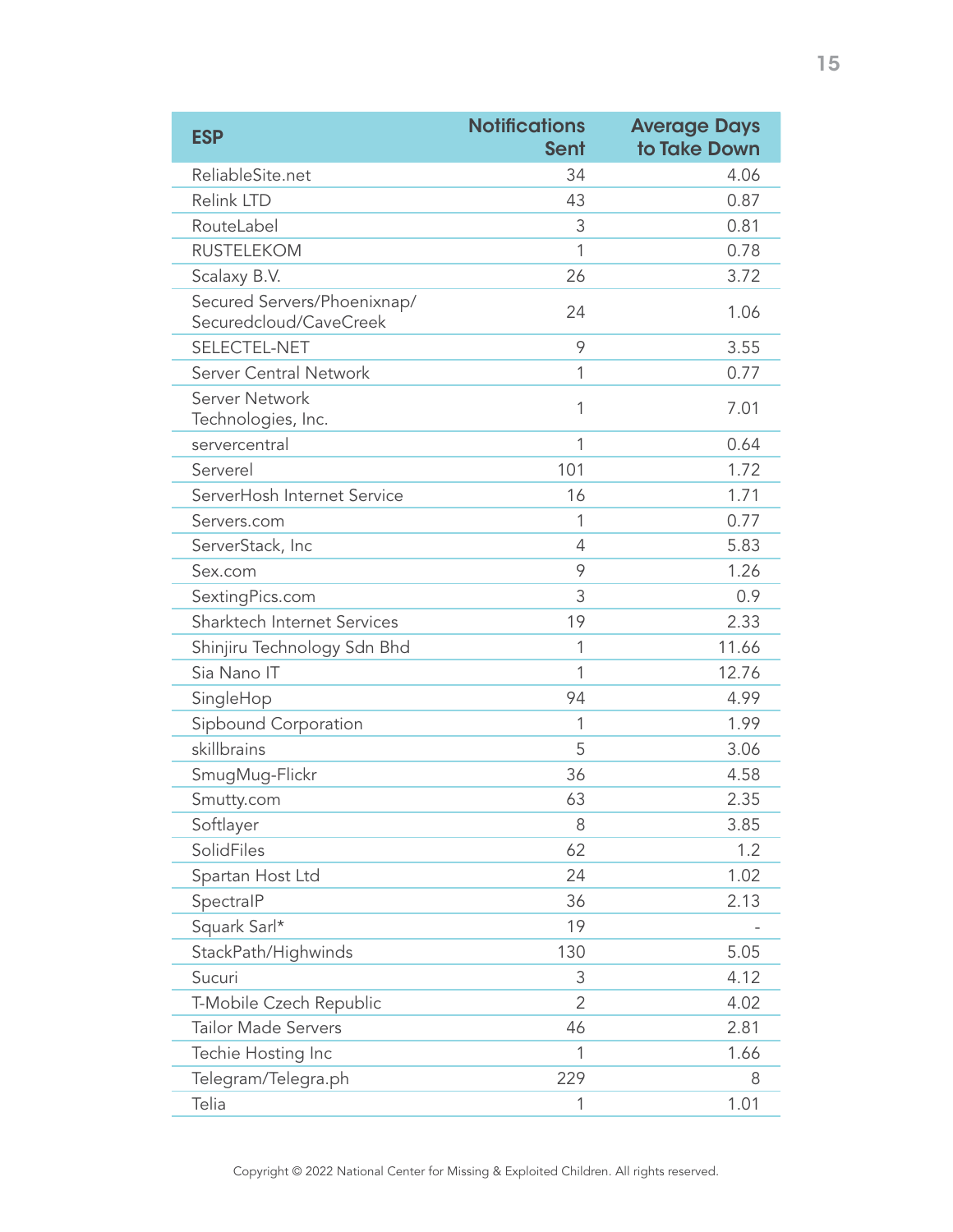| <b>ESP</b>                                           | <b>Notifications</b><br><b>Sent</b> | <b>Average Days</b><br>to Take Down |
|------------------------------------------------------|-------------------------------------|-------------------------------------|
| The Infrastructure Group B.V.                        | 1                                   | 13.7                                |
| thebarchive.com                                      | 102                                 | 1.03                                |
| TIME-HOST-NET                                        | 1                                   | 6.01                                |
| <b>TNS</b>                                           | 1                                   | 3.78                                |
| Tumblr                                               | 52                                  | 0.49                                |
| TurbolmageHost                                       | 53                                  | 1.5                                 |
| Twinservers Hosting Solutions                        | 4                                   | 3.99                                |
| Twitter                                              | 1,017                               | 1.82                                |
| tzulo                                                | 4                                   | 0.71                                |
| <b>UA VPS LLC</b>                                    | 5                                   | 4.1                                 |
| <b>UAB Rakrejus</b>                                  | 5                                   | 4.94                                |
| Ucrazy.ru                                            | 2                                   | 6.36                                |
| <b>UpCloud USA</b>                                   | 7                                   | 0.31                                |
| v-sys.org                                            | 1                                   | 1.95                                |
| Valuehost                                            | 2                                   | 6.98                                |
| VegasNap                                             | 3                                   | 0.52                                |
| Verizon Business                                     | 13                                  | 1.1                                 |
| Versaweb                                             | 1                                   | 0.73                                |
| Vidoza                                               | 2                                   | 5.8                                 |
| Viking Host BV                                       | $\overline{2}$                      | 5.76                                |
| Vimeo LLC                                            | 3                                   | 0.29                                |
| Virtono Networks SRL                                 | 1                                   | 0.65                                |
| VK.com / Vk.me / userapi.com                         | 13                                  | 5.89                                |
| <b>VPLS/Krypt Technologies</b>                       | 5                                   | 4.75                                |
| VSHosting s.r.o.                                     | 3                                   | 5.15                                |
| Vultr Holdings, LLC                                  | 1                                   | 3.67                                |
| WANSecurity                                          | 29                                  | 5.5                                 |
| Warosu Imageboard Archiver                           | 16                                  | 3.93                                |
| Web.com/ Network Solutions/<br>Register/ NameBargain | 1                                   | 2.82                                |
| WebNX.com                                            | 7                                   | 3.15                                |
| Webzilla / WZ<br>Communications                      | 17                                  | 0.95                                |
| Weebly                                               | 43                                  | 0.84                                |
| WhatsApp                                             | 2                                   | 3.32                                |
| WhiteLabel IT Solutions                              | 14                                  | 2.53                                |
| Wholesale Internet,<br>Inc./ DataShack LC            | 53                                  | 6.31                                |